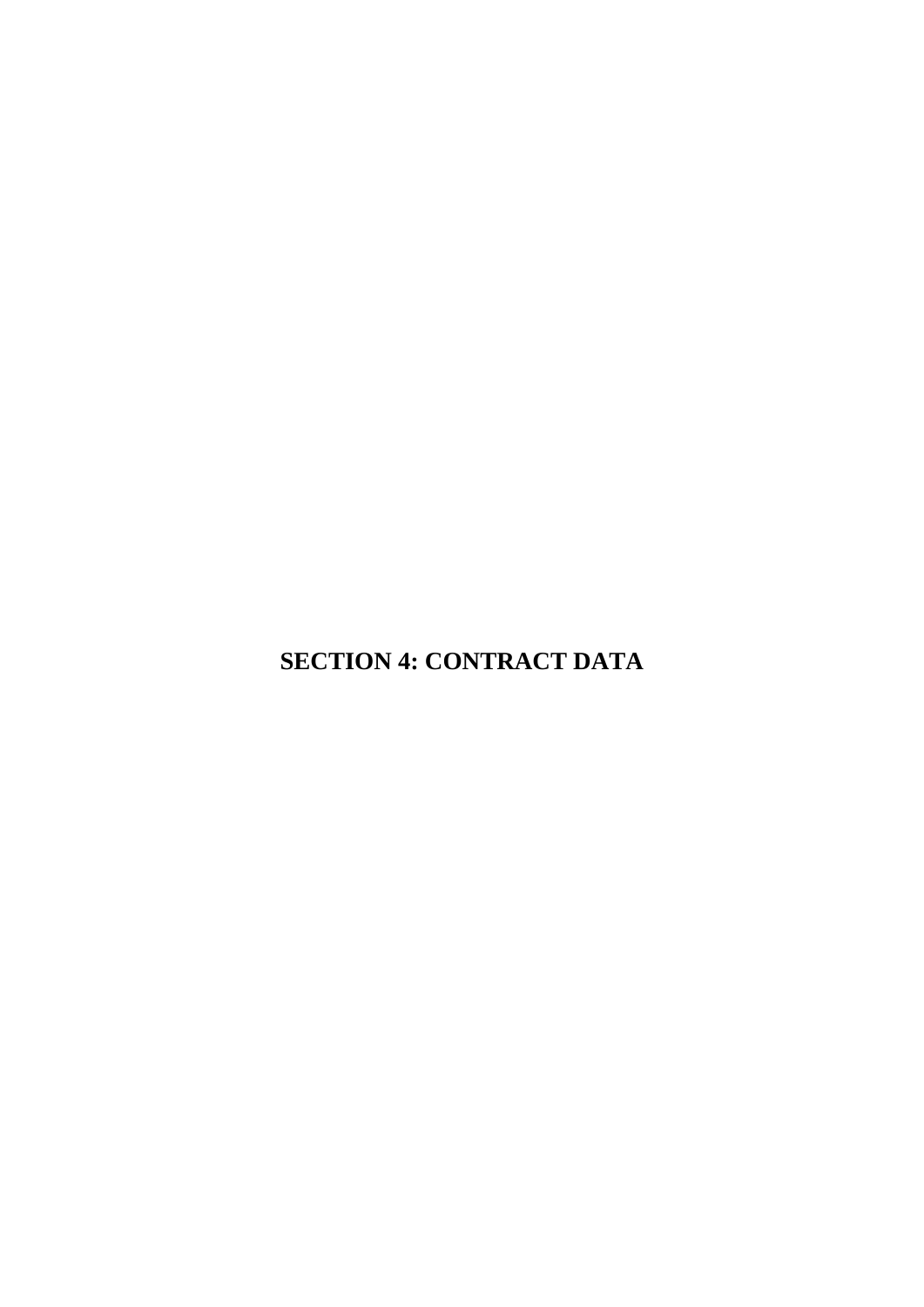# **Contract Data**

# **Items marked "N/A" do not apply in this Contract.**

| The following documents are also part of the Contract:                                                                                                                                                                                                           | <b>Clause</b><br><b>Reference</b> |
|------------------------------------------------------------------------------------------------------------------------------------------------------------------------------------------------------------------------------------------------------------------|-----------------------------------|
| The Schedule of Operating and Maintenance Manuals<br>$\qquad \qquad \blacksquare$                                                                                                                                                                                | $[58]$                            |
| The Schedule of Other Contractors<br>$\overline{\phantom{0}}$                                                                                                                                                                                                    | [8]                               |
| The Schedule of Key Personnel<br>$\qquad \qquad -$                                                                                                                                                                                                               | [9]                               |
| The Methodology and Program of Construction & Environmental<br>$\overline{\phantom{a}}$<br>Management Plan                                                                                                                                                       | $[27]$                            |
| The Schedule of Key and Critical equipment to be deployedon the work as<br>per agreed program of construction                                                                                                                                                    | $[27]$                            |
| Site Investigation reports                                                                                                                                                                                                                                       | $[14]$                            |
| The Borrower is Government of India and the Employer is Governor,<br>Government of Gujarat acting through Principal Secretary, R&B<br>Department, Govt. of Gujarat.                                                                                              | $[1.1]$                           |
| [name of Borrower and statement of relationship with the Employer, if different<br>from the Borrower].                                                                                                                                                           |                                   |
| International Bank for Reconstruction and<br>The<br>World Bank means<br>Development (IBRD)                                                                                                                                                                       | $[1.1]$                           |
| [insert "International Bank for Reconstruction and Development (IBRD)"<br>orInternational Development Association (IDA), "as appropriate],                                                                                                                       |                                   |
| and loan refers to an IBRD Loan                                                                                                                                                                                                                                  |                                   |
| [insert "IBRD Loan" or "IDA Credit", as appropriate]                                                                                                                                                                                                             |                                   |
| The above insertions should correspond to the information provided in the Invitation of Bids.                                                                                                                                                                    |                                   |
| The Employer is<br>Name: Governor, Government of Gujarat, actingthroughPrincipal<br>Secretary, R&B Department, Govt. of Gujarat.<br>Address: 14/2, SardarBhavan, NewSachivalaya, Gandhinagar, Gujarat.<br>Name of authorized Representative: Chief Engineer (WB) | (1.1)                             |
| The Engineer is                                                                                                                                                                                                                                                  | (1.1)                             |
| Name: To be notified later                                                                                                                                                                                                                                       |                                   |
| Address:                                                                                                                                                                                                                                                         |                                   |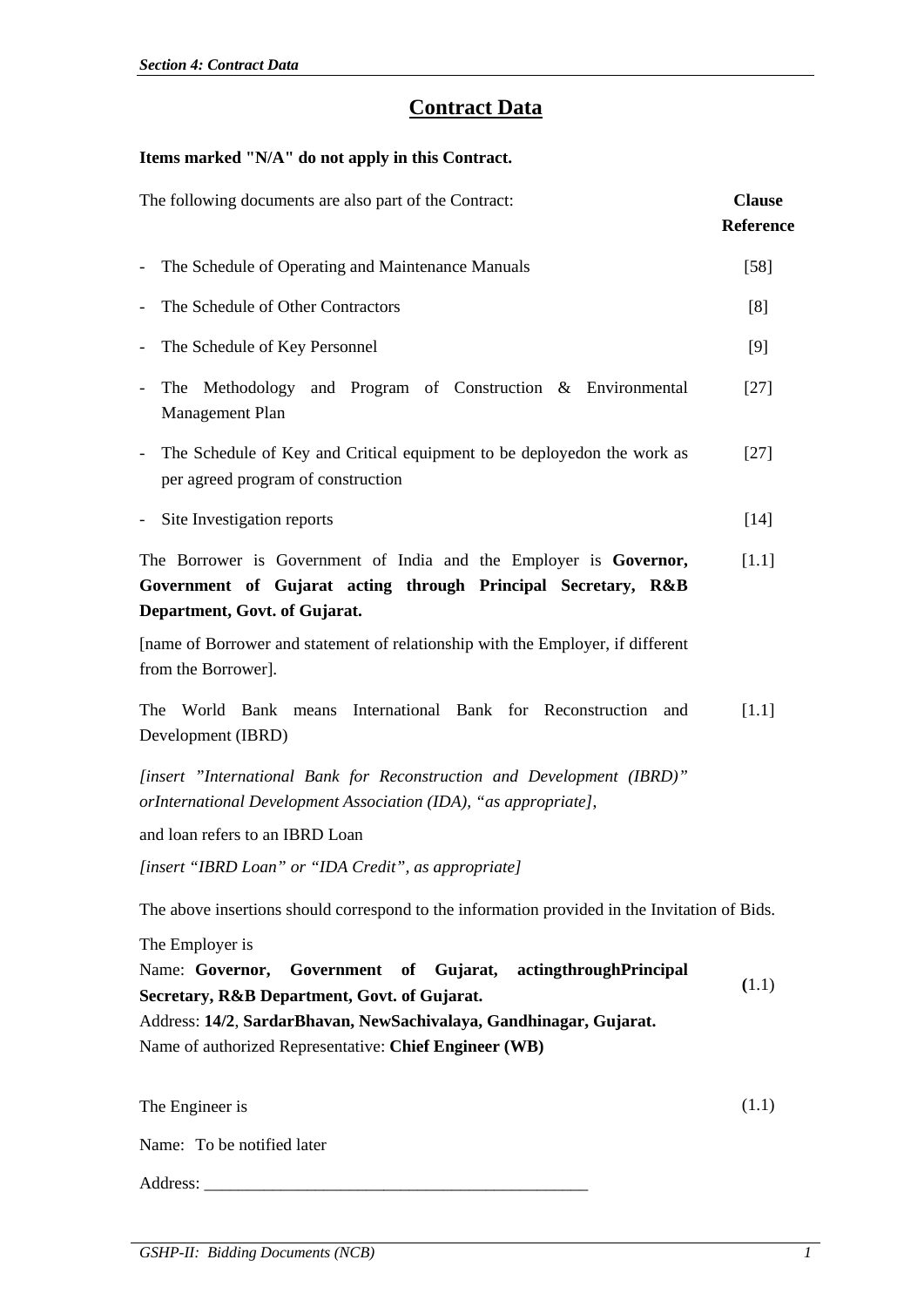| Name of Authorized Representative: |  |
|------------------------------------|--|
|                                    |  |

The Adjudicator appointed jointly by the Employer and Contractor is: (1.1)

 $*$ Name:

\*Address: \_\_\_\_\_\_\_\_\_\_\_\_\_\_\_\_\_\_\_\_\_\_\_\_\_\_\_\_\_\_\_\_\_\_\_\_\_\_\_\_\_\_\_\_\_\_\_\_\_\_\_\_\_

(\*to be filled in after the Adjudicator has been appointed)

# The name of the work: **Widening and Strengthening of Dhansura – Meghraj Road km-38+501 to 64+583 (Dhansura-Malpur) and km-67+711 to 84+986 (Malpur to Meghraj) SH No-145**

No. of Contract: GSHP-II/NCB/ 07

|                           |  |  |  | [insert name and number as indicated in the Invitation for Bids (or |  | $[1.1]$ |  |
|---------------------------|--|--|--|---------------------------------------------------------------------|--|---------|--|
| Prequalification, if any. |  |  |  |                                                                     |  |         |  |
|                           |  |  |  |                                                                     |  |         |  |

The Works consist of

- Conducting confirmatory sub-soil exploration including analysis, interpretation and reporting of the results thereof;
- Site clearance, removal of tree stumps and dismantling of obstructions, etc. before commencement of the works;
- Setting out all layouts of works by Distomat and levelling by Auto-levels including setting up of Bench Marks as directed by the Engineer.
- Earthwork in widening the existing roadway including raising wherever necessary, realignments and sub-grade improvements.
- Widening the existing carriageway to wherever the existing width is deficient and strengthening by bituminous overlays over existing bituminous surfaces after the application of suitable treatments to distressed areas and correction of profile and camber, or lightly scarifying the bituminous surfacing layer and laying granular and bound overlays; or scarifying the entire thickness of existing pavement and rebuilding the same. In the latter case the existing pavement material will be incorporated in the new construction.
- Full depth pavement in shoulders with bituminous surfacing in part width and granular surfacing in part width.
- Improvement of existing horizontal and vertical geometric deficiencies by realignments and profile adjustments.
- Remodelling /construction of major and minor intersections, bus stops, lay-bys.
- Repairs to the existing road including Potholes / Patch repairs, sealing of cracks and slurry seals before the overlay is done wherever required.
- Provision of road markings with thermoplastic material, Traffic signs with retro-reflecting sheeting, kilometre stones, delineators and other road furniture.
- Widening of culverts, and minor bridges.
- Dismantling and reconstruction of damaged cross drainage structures including construction of service roads etc.

(1.1)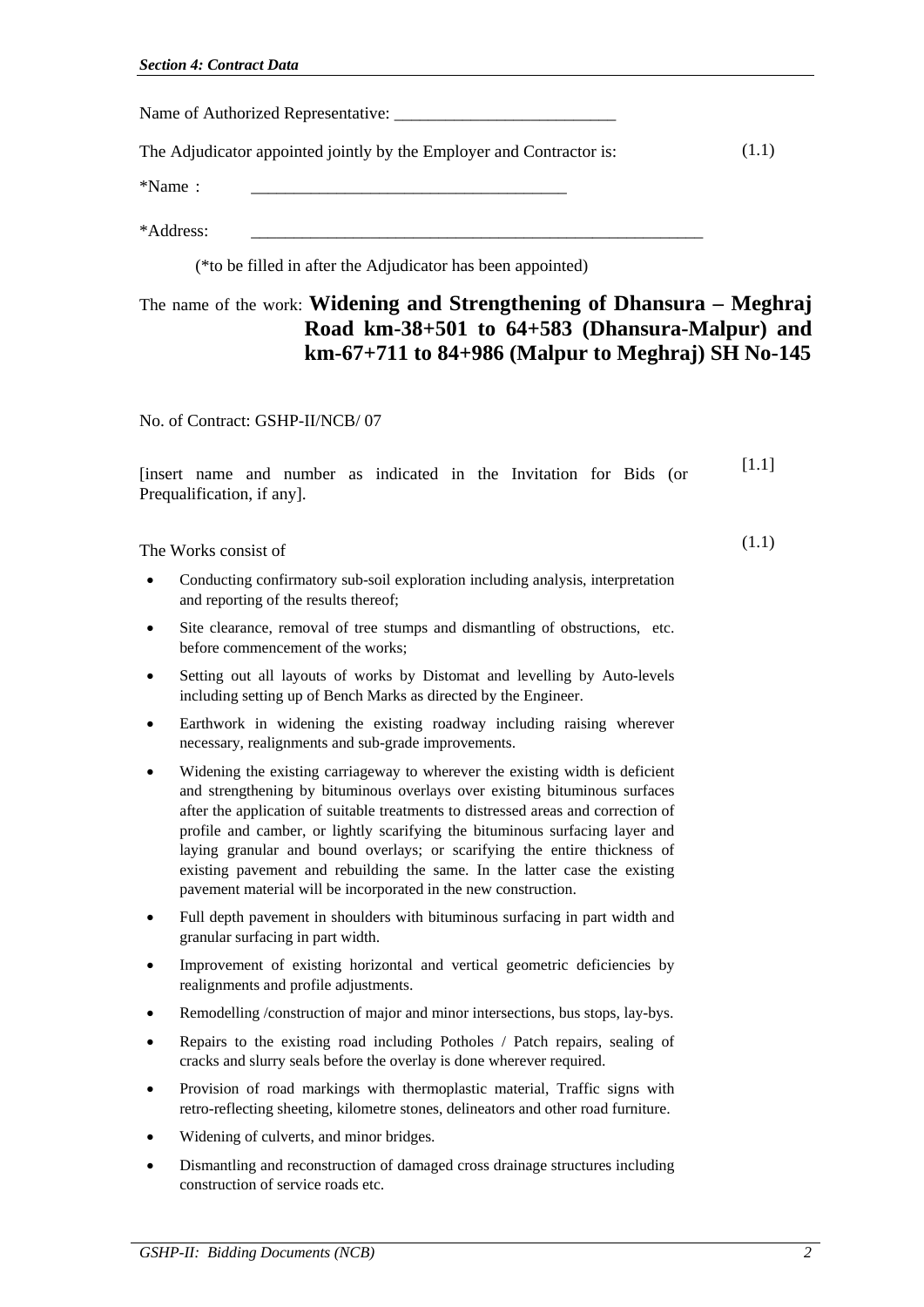- Construction of new cross drainage structures including construction of culvert, minor bridge, major bridge, construction of service roads and other related items of works;
- Rehabilitation of existing culverts and bridges by grouting/guniting including sealing of cracks by Epoxy/polymer modified cementitious mortar.
- Dismantling and reconstruction of Parapets/railings of culverts and bridges.
- Dismantling and relaying of wearing coat on major and minor bridges including providing new expansion joints.
- Removal and replacement of damaged bearings in bridges including lifting the decks, etc.
- Repair and rectification of articulation joints in major bridges.
- Provision of suitably designed protective works.
- Provision of lighting in sections passing through urban areas.
- Setting up a laboratory including maintenance thereof and provision of testing equipment and consumables.
- All aspects of quality assurance of various components of the works;
- Clearing of site and handing over of the works;
- Rectification of the defects in the completed works during the Defects Liability Period;
- Submission of "As Built Drawings" and other related documents;
- During the period of the Contract the Right of Way and all existing roads shall be kept open for traffic and maintained in a safe and usable condition. Residents along and adjacent to the Works are to be provided with safe convenient access to their properties at all times. Traffic control and diversions shall be used as necessary to protect the Works and maintenance will be carried out as provided in the Contact or as directed by the Engineer;
- All aspects of environmental management during the execution of various components of the Work.Implementation of HIV prevention plan.
- Application of all aspects of labour regulations during the currency of the contract.
- Repair of cracks, spallings, and honey combing exposed reinforcement of existing culverts & bridges.
- Dismantling and reconstruction of damaged cantilevers portion in part or full for major bridges.
- Construction of river training works in certain major bridges.
- Dismantling and reconstruction of displaced wing walls and dirt walls in certain major bridges.
- Connecting diaphragm to deck slab in major bridges and repair of vertical cracks in diaphragm
- Maintaining the highway as per Annex B to particular conditions during two year maintenance period after the end of Defects Liability Period

The Start Date shall be the date of issue of notice to proceed with the work.  $(1.1)$ 

**Maintenance Period** means the period for identification of repair and maintenance requirement in the designated sections which extends over twenty (1.1)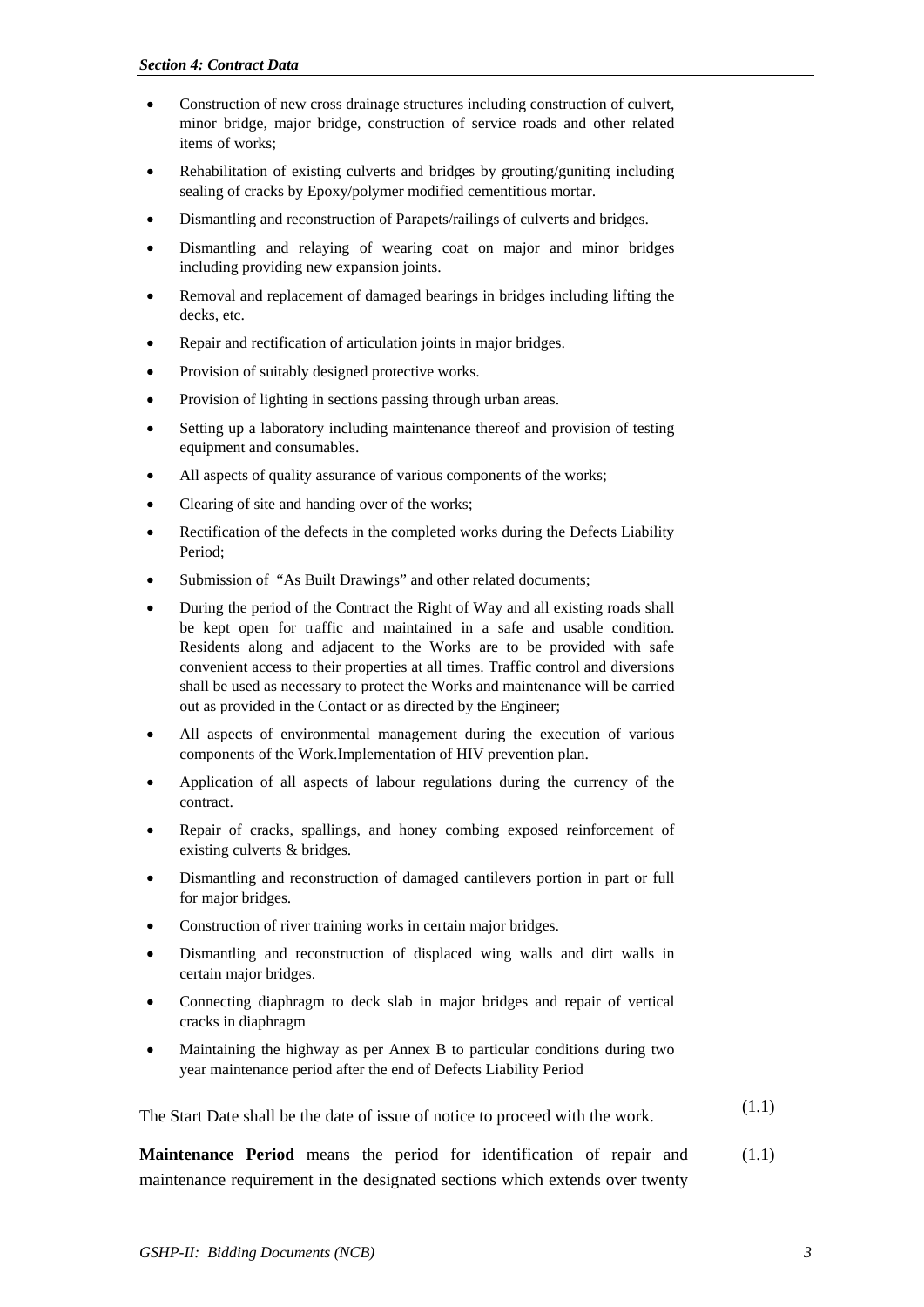four months beyond "Defect Liability Period" (including extension of Defects Liability Period if any) and carry out the maintenance works as pay items in accordance with Clause 7 of "Special Conditions of Contract – F"

The Intended Completion Date for the wholeof the Works is 24 months after date of issue of work order with the following milestones: [17, 28]

| Milestone dates: |                                          | Physical works to be completed period from the date of issue of |  |
|------------------|------------------------------------------|-----------------------------------------------------------------|--|
|                  | notice to proceed with the work          |                                                                 |  |
|                  | Milestone 1 i.e. Completion of Section 1 | 21 months.                                                      |  |
|                  | Milestone 2 i.e.Completion of Section 2  | 24 months                                                       |  |

### *Add Sub Clause 19.2 as under :*

*[19]*

This Clause has been for non-compliance of safety measures during Construction

"The contractor has to follow all traffic safety measures as defined in the Technical Specification Rs.2000/- per day per location will be cut from the payment due to contractor if engineer finds non – conformity of traffic safety measures."

"The contractor has to ensure that sufficient numbers and good quality Personnel Protective Equipment's

are provided to staff, labour and road safety items as listed under EMP all time at construction zone as per Construction Safety Management Plan. Rs 5000/ per occurrence will be cut from the payment due to contractor if engineer finds non – conformity."

| The following documents also form part of the Contract:<br>$[2.3]$ |
|--------------------------------------------------------------------|
|--------------------------------------------------------------------|

As specified above at the beginning of Contract Data

The Contractor shall submit a revised Program including Environmental Management Plan for the Works (in such form and detail as theengineer shall reasonably prescribe) within 14 days of delivery of the Letter of Acceptance. [27]

*[This program should be in adequate detail and generally conform to the program submitted along with bid in response to ITB Clause 4.3 (k). Deviations if any from that should be clearly explained and should be satisfactory to the Engineer]*

The Site Possession Dates shall be:

[21]

The site of work shall be handed over in following sections:

Section 1: Dhansura – Malpur Km. 38.500 to 64.584 to be handed over at start of work

Section 2: Malpur – Meghraj Km. 67.712 to 84.987 to be handed over at  $6<sup>th</sup>$ month after start of work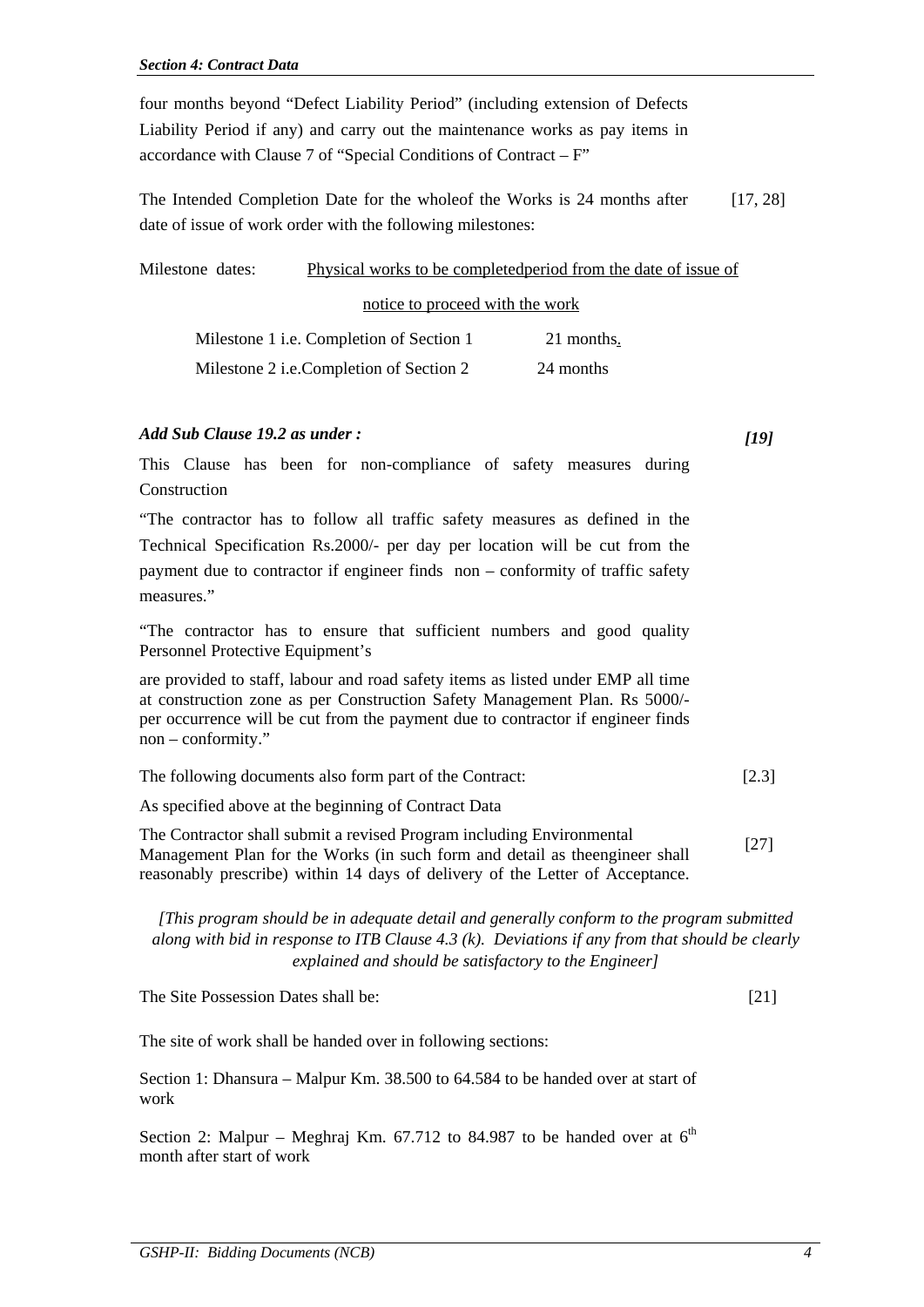| The Site is located at Dhansura – Meghrajand is defined in drawings nos. |
|--------------------------------------------------------------------------|
|--------------------------------------------------------------------------|

The Defects Liability Period is 365 days from the date of certification of completion of works. (where sectional completion certificate is issued this will apply from those dates for those sections). [35]

| The Maintenance Period is 730 days beyond the Defect Liability Period. | $[35]$ |
|------------------------------------------------------------------------|--------|
|                                                                        |        |

| <b>Replace</b> words "Defect Liability Period" in paragraph 1 by "Maintenance | [13.1] |
|-------------------------------------------------------------------------------|--------|
| Guarantee Period"                                                             |        |

Insurance requirements are as under: [13]

|                                                             | Minimum Cover                   | Maximum                  |
|-------------------------------------------------------------|---------------------------------|--------------------------|
|                                                             | for Insurance                   | deductible for           |
|                                                             |                                 | Insurance                |
| Works and Plant and<br>(i)                                  |                                 |                          |
| Materials                                                   |                                 |                          |
| During<br>a)                                                | a)Rs 350 million                | a)Rs 1,00,000            |
| Construction                                                |                                 |                          |
| Period                                                      |                                 |                          |
| b)<br>During                                                | b)Rs 100 million                | b) Rs $1,00,000$         |
| Maintenance                                                 |                                 |                          |
| Period (Including                                           |                                 |                          |
| D L P                                                       |                                 |                          |
| Loss or damage to<br>(ii)                                   | Rs 10 million                   | Rs 1,00,000              |
| Equipment                                                   |                                 |                          |
| (iii)<br><b>Other Property</b>                              | Rs 1 million                    | Rs 1,00,000              |
| Personal injury or death<br>(iv)                            |                                 |                          |
| insurance:                                                  |                                 |                          |
|                                                             |                                 |                          |
| for other people;<br>a)                                     | Rs 2 million                    | Rs 1,00,000              |
|                                                             |                                 |                          |
| for Contractor's<br>b)                                      | accordance<br>In                | with<br>the<br>statutory |
| <b>Employees</b>                                            | requirements applicable to Indi |                          |
| The following events shall also be Compensation Events: Nil |                                 |                          |

| The period between Program updates shall be 45 days.                  | $[27]$ |
|-----------------------------------------------------------------------|--------|
| The amount to be withheld for late submission of an updated           | $[27]$ |
| Program shall be RsTenlacs                                            |        |
| The language of the Contract documents is English                     | $[3]$  |
| The law which applies to the Contract is the laws of Union of India   | $[3]$  |
| The currency of the Contract is Indian Rupees.                        | $[46]$ |
| Fees and types of reimbursable expenses to be paid to the Adjudicator | $[25]$ |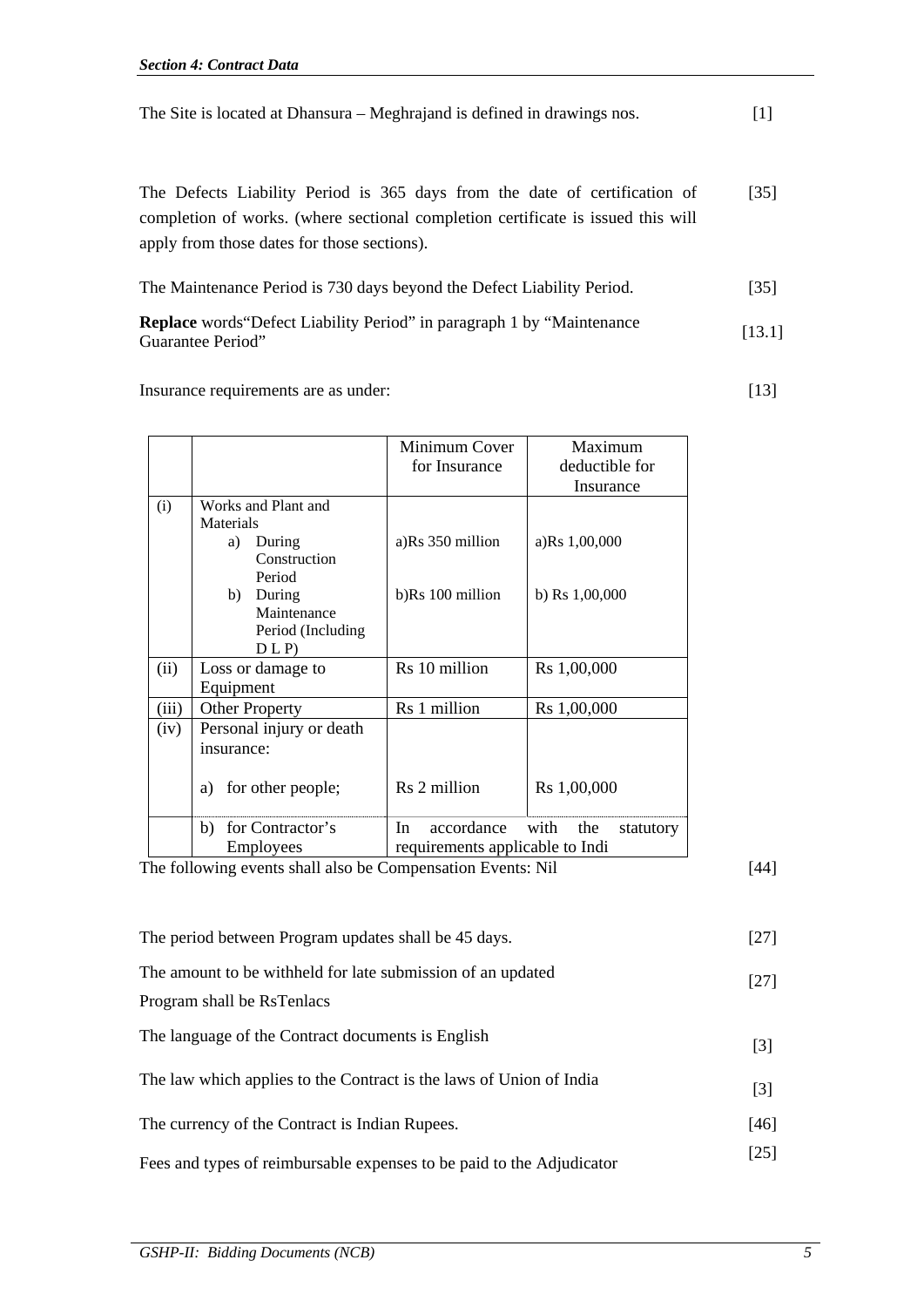| Fees:                                                                         |      |
|-------------------------------------------------------------------------------|------|
| Rs 5,000/- per day,                                                           |      |
| Type of reimbursable expenses:                                                |      |
| Actual economy air fare/First AC train fare: No upper limit                   |      |
| Actual charges for boarding, lodging and Local Travel: Maximum Rs. 6000/- per |      |
| day and                                                                       |      |
| Actual expenses incurred in case of site visits duly supported by Invoice:    |      |
| Maximum Rs. 5000/- per day.                                                   |      |
| Appointing Authority for the Adjudicator: President, Executive Committee,     | [26] |
| Indian Roads Congress, New Delhi                                              |      |

The formula(e) for adjustment of prices are: [47]

 $R =$  Value of work as defined in Clause 47.1 of Conditions of Contract.

# Adjustment for labour component

 (i) Price adjustment for increase or decrease in the cost due to labour shall be paid in accordance with the following formula:

 $V_L = 0.85$  x  $P_1/100$  x R x  $(L_i - L_o)/L_o$ 

- $V_L$  = increase or decrease in the cost of work during the quarter under consideration due to changes in rates for local labour.
- $L_0$  = the average consumer price index for industrial workers for*Gandhinagar* centre for the quarter preceding the date of opening of Bids as published by Labour Bureau, Ministry of Labour, Government of India.
- $L_i$  = The average consumer price index for industrial workers for *Gandhinagar* centre for the quarter under consideration as published by Labour Bureau, Ministry of Labour, Government of India.
- $P_1$  = Percentage of labour component of the work.

# Adjustment for cement component

 (ii) Price adjustment for increase or decrease in the cost of cement procured by the contractor shall be paid in accordance with the following formula.

 $V_c = 0.85$  x  $P_c/100$  x R x  $(C_i - C_o)/C_o$ 

- $V_c$  = Increase or decrease in the cost of work during the quarter under consideration due to changes in the rates for cement
- $C<sub>o</sub>$  = The all India average wholesale price index for cement for the quarter preceding the date of opening of Bids as published by the Ministry of Industrial Development, Government of India, New Delhi
- $C_i$  = The all India average wholesale price index for cement for the quarter under consideration as published by Ministry of Industrial Development, Government of India, New Delhi
- $P_c$  = Percentage of cement component of the work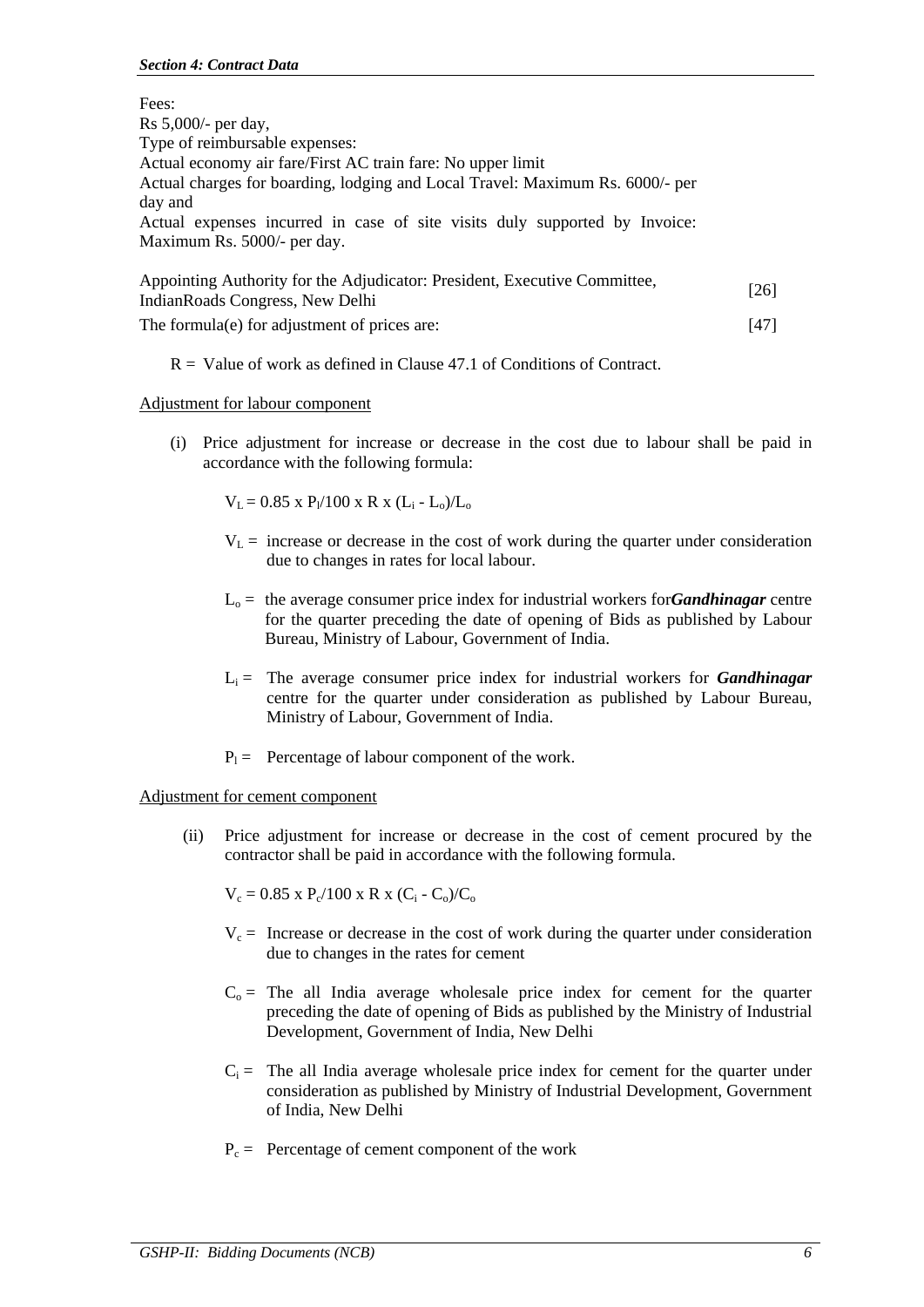Adjustment for steel component

 (iii) Price adjustment for increase or decrease in the cost of steel procured by the Contractor shall be paid in accordance with the following formula:

 $V_s = 0.85$  x  $P_s/100$  x R x  $(S_i - S_o)/S_o$ 

- $V_s$  = Increase or decrease in the cost of work during the quarter under consideration due to changes in the rates for steel
- $S_0$  = The all India average wholesale price index for steel (Bars and Rods) for the quarter preceding the date of opening of Bids as published by the Ministry of Industrial Development, Government of India, New Delhi
- $S_i$  = The all India average wholesale price index for steel (Bars and Rods) for the quarter under consideration as published by Ministry of Industrial Development, New Delhi
- $P_s$  = Percentage of steel component of the work
- Note: For the application of this clause, index of Bars and Rods has been chosen to represent steel group.

Adjustment of Bitumen component

 (iv) Price adjustment for increase or decrease in the cost of bitumen shall be paid in accordance with the following formula:

 $V_b = 0.85$  x  $P_b/100$  x R x  $(B_i - B_o)/B_o$ 

- $V_b$  = Increase or decrease in the cost of work during the quarter under consideration due to changes in the rate for bitumen.
- Bo = The average official retail price of bitumen at the IOC depot at *Vadodara* on the day 30 days prior to date of opening of Bids.
- $B_i$  = The average official retail price of bitumen at IOC depot at **Vadodara** for the 15th day of the middle calendar month of the quarter under consideration.
- $P_b$  = Percentage of bitumen component of the work.

### Adjustment of POL (fuel and lubricant) component

 (v) Price adjustment for increase or decrease in cost POL (fuel and lubricant) shall be paid in accordance with the following formula:

$$
V_f = 0.85 \times P_f/100 \times R \times (F_i - F_o)/F_o
$$

- $V_f$  = Increase or decrease in the cost of work during the quarter under consideration due to changes in rates for fuel and lubricants.
- $F<sub>o</sub>$  = The average official retail price of High Speed Diesel (HSD) at the existing consumer pumps of IOC at *Himmatnagar*on the day thirty days prior to the date of opening of Bids.
- $F_i$  = The average official retail price of HSD at the existing consumer pumps of IOC at *Himmatnagar* for the 15th day of the middle calendar month of the quarter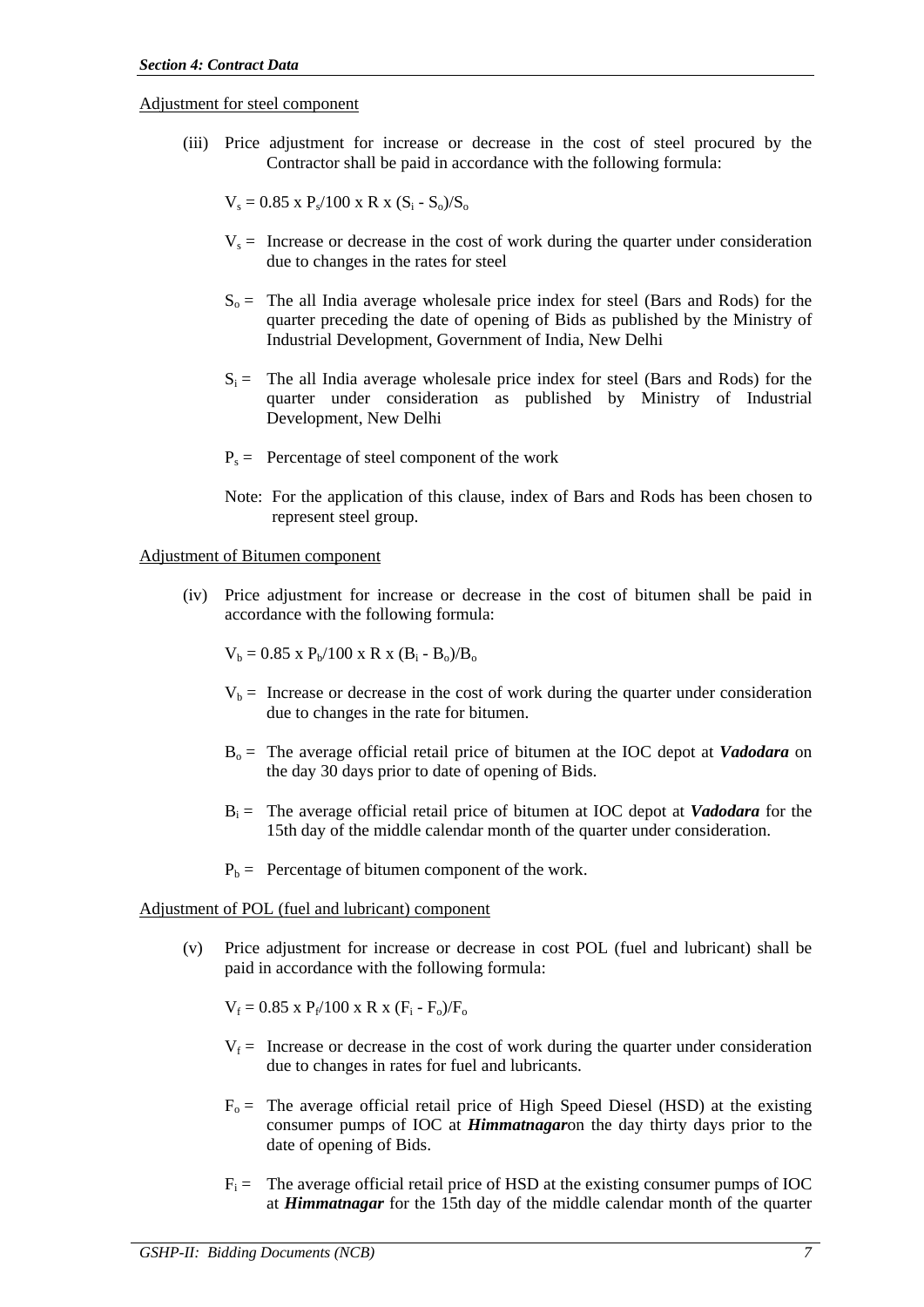under consideration.

- $P_f$  = Percentage of fuel and lubricants component of the work.
- Note: For the application of this clause, the price of High Speed Diesel oil has been chosen to represent fuel and lubricants group.

### Adjustment for Plant and Machinery Spares component

 (vi) Price adjustment for increase or decrease in the cost of plant and machinery spares procured by the Contractor shall be paid in accordance with the following formula:

 $V_p = 0.85$  x  $P_p/100$  x R x  $(P_i - P_o)/P_o$ 

- $V_p$  = Increase or decrease in the cost of work during the quarter under consideration due to changes in the rates for plant and machinery spares
- $P_0$  = The all India average wholesale price index for heavy machinery and parts for the quarter preceding the date of opening of Bids as published by the Ministry of Industrial Development, Government of India, New Delhi
- $P_i$  = The all India average wholesale price index for heavy machinery and parts for the quarter under consideration as published by Ministry of Industrial Development, New Delhi
- $P_p$  = Percentage of plant and machinery spares component of the work
- Note: For the application of this clause, index of Heavy Machinery and Parts has been chosen to represent the Plant and Machinery Spares group.

### Adjustment of Local materials

- (vii) Price adjustment for increase or decrease in cost of local materials other than cement, steel, bitumen and POL procured by the contractor shall be paid in accordance with the following formula:
	- $V_m = 0.85$  x  $P_m/100$  x R x (M<sub>i</sub> M<sub>o</sub>)/M<sub>o</sub>
	- $V_m$  = Increase or decrease in the cost of work during the quarter under consideration due to changes in rates for local materials other than cement, steel, bitumen and POL.
	- $M<sub>o</sub>$  = The all India average wholesale price index (all commodities) for the quarter preceding the date of opening of Bids, as published by the Ministry of Industrial Development, Government of India, New Delhi.
	- $M_i$  = The all India average wholesale price index (all commodities) for the quarter under consideration as published by Ministry of Industrial Development, Government of India, New Delhi.
	- $P_m$  = Percentage of local material component (other than cement, steel, bitumen and POL) of the work.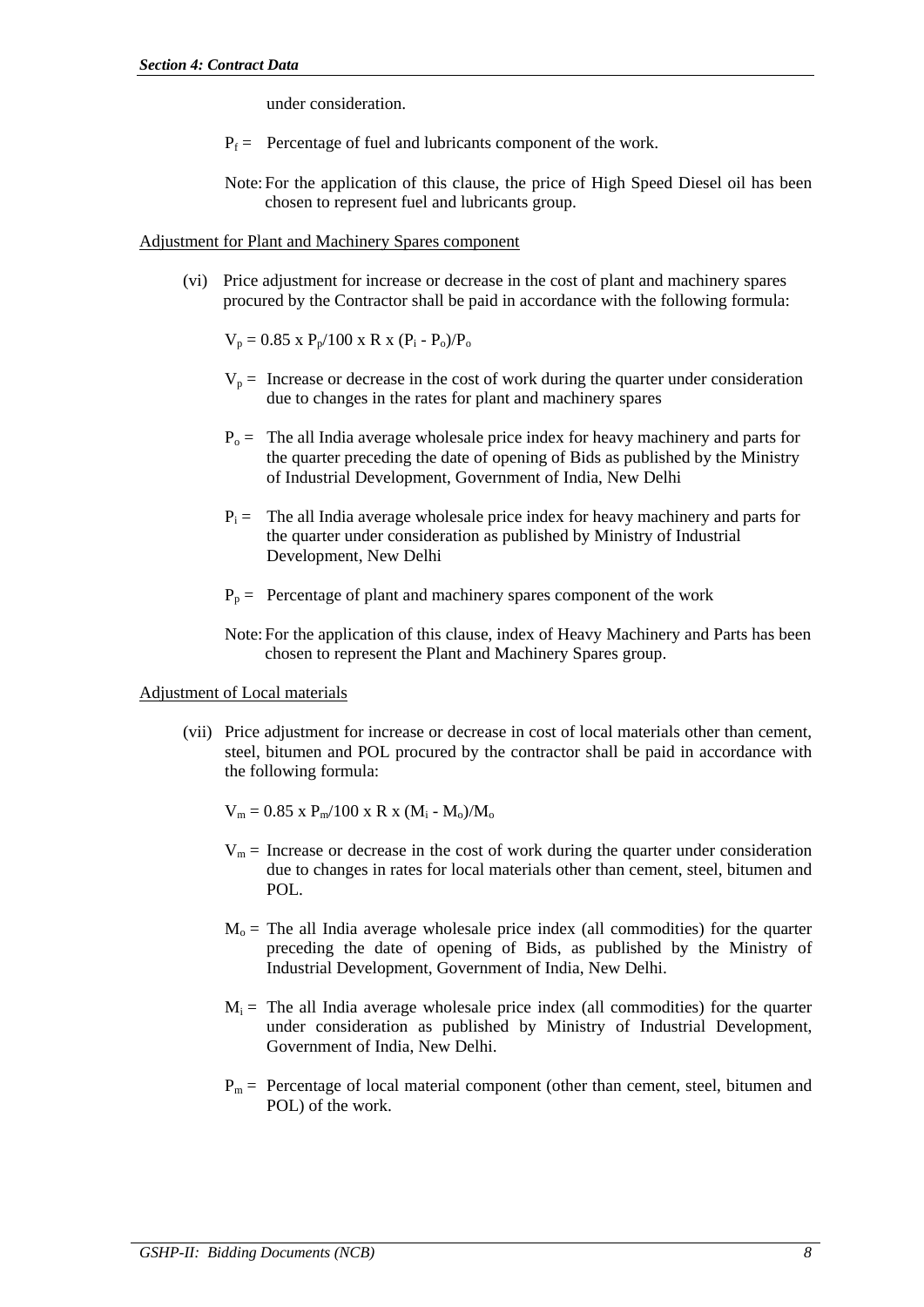The following percentages will govern the price adjustment for the entire contract:

| 1. | Labour - $P_1$                   | 8%  |
|----|----------------------------------|-----|
| 2. | Cement - $P_c$                   | 5%  |
| 3. | Steel - $P_s$                    | 8%  |
| 4. | Bitumen - $P_h$                  | 28% |
| 5. | $POL - P_f$                      | 8%  |
| 6. | Plant & Machinery Spares - $P_P$ | 27% |
| 7  | Other materials - $P_m$          | 16% |
|    |                                  |     |

Total 100%

The proportion of payments retained (retention money) shall be 6% from each bill subject to a maximum of 5% of final contract price  $[48]$ 

**Replace** Sub-Clause 48.2 on Retention by the following:

**48.2** On Completion of the whole of the Works half the total amount retained is repaid to the Contractor and half when the Maintenance Period has passed and the Engineer has certified that all Defects notified by the Engineer to the Contractor before the end of this period have been corrected.

**49.1**The liquidated damages for the whole of the works are

Rs.0.606 Million (*amount*) per day and that for the milestone are as under:[49]

1 Completion of Section1if not completed after 21 MonthsRs. 0.365 Million per day

2Completion of Section2 if not completed after 24 MonthsRs. 0.241Million per day

| The maximum amount of liquidated damages for the whole of the works | $[49]$ |
|---------------------------------------------------------------------|--------|
| is ten percent of final contract price.                             |        |

The amounts of the advance payment are: [51]

| Nature of<br><b>Advance</b>                                                                                                       | Amount (Rs.)                                                                                                                                        | Conditions to be fulfilled                                                                                                                                                                                                                                        |
|-----------------------------------------------------------------------------------------------------------------------------------|-----------------------------------------------------------------------------------------------------------------------------------------------------|-------------------------------------------------------------------------------------------------------------------------------------------------------------------------------------------------------------------------------------------------------------------|
| 1. Mobilization                                                                                                                   | 5% of the Contract price                                                                                                                            | On submission of un-conditional Bank<br>Guarantee.<br>(to be drawn before end of 20% of Contract)<br>period)                                                                                                                                                      |
| 2. Equipment<br>(This advance is<br>not applicable<br>for equipment<br>already owned<br>or hired/leased<br>by the<br>contractor.) | 90% for new and 50% of<br>depreciated value for old<br>equipment. Total amount<br>will be subject to a maxi-<br>mum of 5%/of the Contract<br>price. | After equipment is brought to site as per<br>agreed construction program (provided the<br>Engineer is satisfied that the equipment is<br>required for performance of the contract)<br>and on submission of unconditional Bank<br>Guarantee for amount of advance. |
| 3. Secured<br>advance for non-<br>perishable<br>materials                                                                         | 75% of Invoice value or<br>Market value - lower of the<br>two.                                                                                      | a) The materials are in-accordance with the<br>specification for Works;<br>b) Such materials have been delivered to<br>and<br>properly<br>stored<br>and<br>site.<br>are                                                                                           |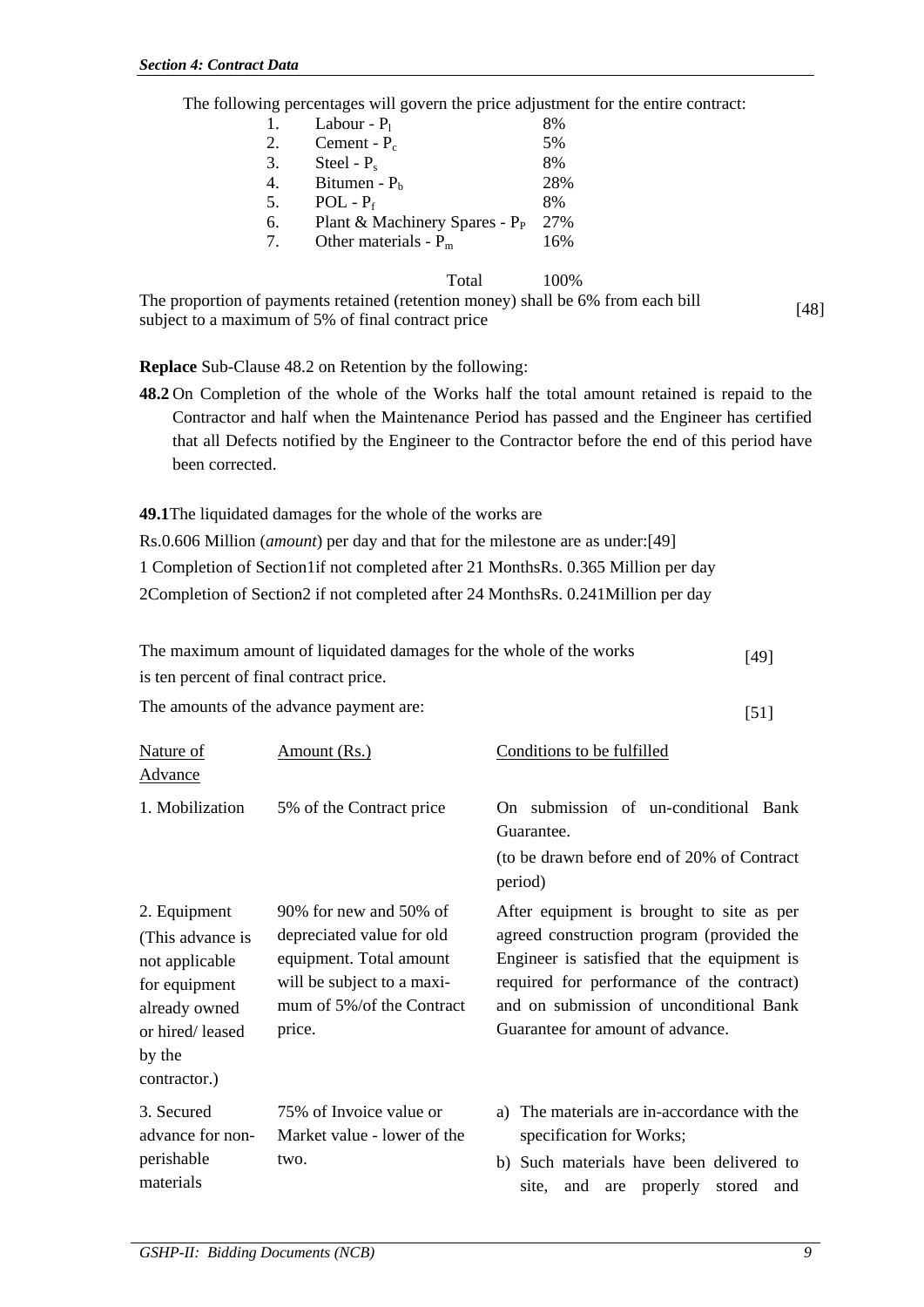brought to site the protected against damage or deterioration to the satisfaction of the Engineer. The contractor shall store the bulk material in measurable stacks.;

- c) The Contractor's records of the requirements, orders, receipt and use of materials are kept in a form approved by the Engineer and such records shall be available for inspection by the Engineer;
- d) The contractor has submitted with his monthly statement the estimated value of the materials on site together with such documents as may be required by the Engineer for the purpose of valuation of the materials and providing evidence of ownership and payment thereof;
- e) Ownership of such materials shall be deemed to vest in the Employer for which the Contractor has submitted an Indemnity Bond in an acceptable format; and
- f) The quantity of materials are not excessive and shall be used within 3 months. determined by the Engineer.
- g) On submission of unconditional bank guarantee for amount of advance.

(The advance payment will be paid to the Contractor no later than 15 days after fulfilment of the above conditions).

Repayment of advance payment for mobilization and equipment: [51]

The advance shall be repaid with percentage deductions from the interim payments certified by the Engineer under the Contract. Deductions shall commence in the next Interim Payment Certificate following that in which the total of all such payments to the Contractor has reached not less than 15 per cent of the Contract Price or 6 months from the date of payment of first instalment of advance, whichever period concludes earlier, and shall be made at the rate of 15 per cent of the amounts of all Interim Payment Certificates until such time as the advance has been repaid, always provided that the advance shall be completely repaid prior to the time when eighty per cent (80%) of the Accepted Contract Amount has been certified for payment or expiry of the original time for completion which ever concludes earlier.

Repayment of secured advance:

The advance shall be repaid from each succeeding monthly payments to the extent materials [for which advance was previously paid pursuant to Clause 51.4 of G.C.C. and 51(3) of Contract Data on prepage] have been incorporated into the Works.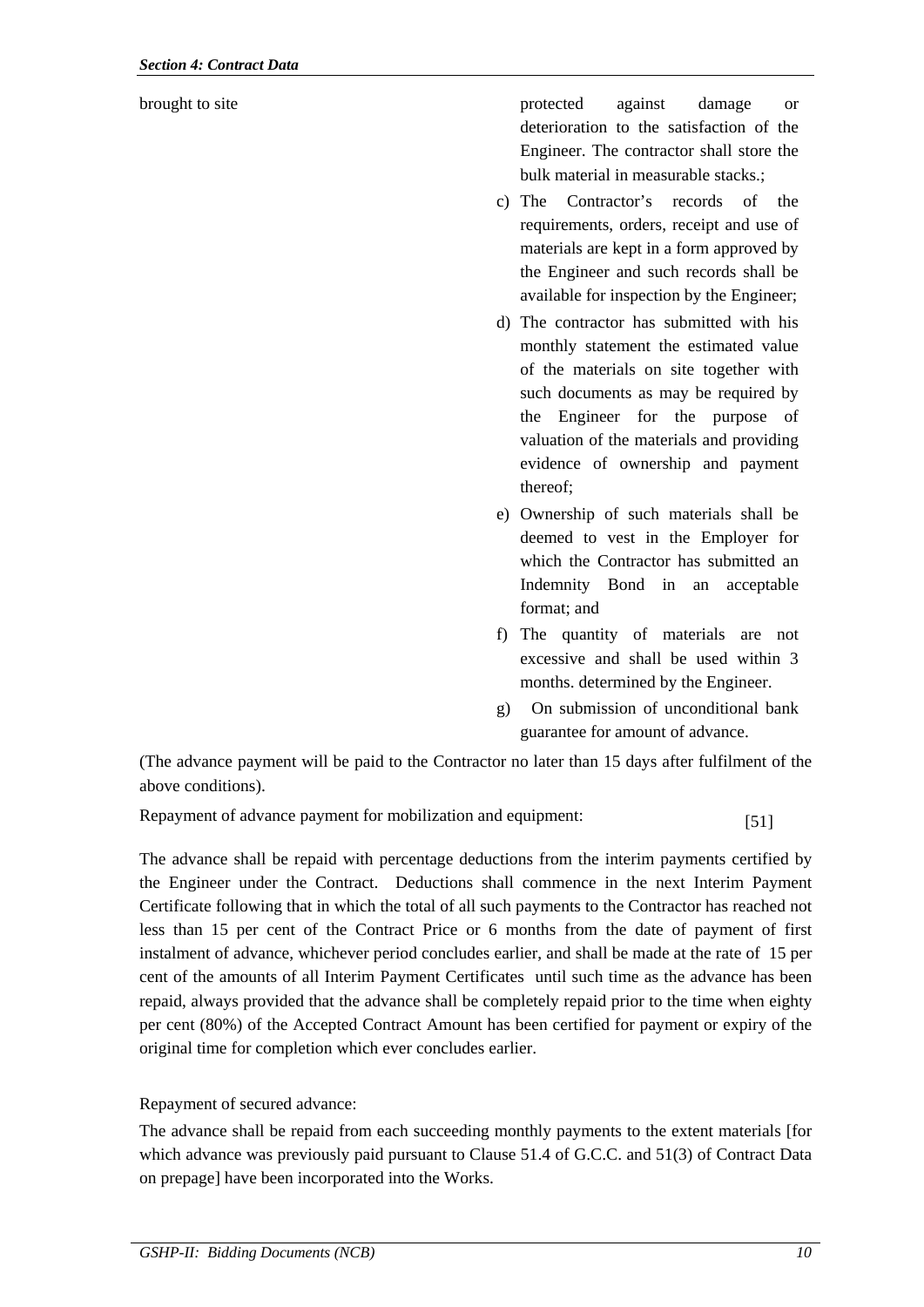The Securities shall be for the following minimum amounts equivalent as a percentage of the Contract Price: [52]

Performance Security for 5 per cent of contract price plus Rs. ..................... (to be filled after the evaluation of the Bids)as additional security for unbalanced bids [*in terms of ITB Clause 29.5*].

The standard form of Performance Security acceptable to the Employer shall be an unconditional

Bank Guarantee of the type as presented in Section 8 of the Bidding Documents.

**Replace** Sub-Clause 52.1 on Performance Security by the following:

**52.1** The Performance Security shall be provided to the Employer no later than the date specified in the Letter of Acceptance and shall be issued in an amount and form and by a bank or surety acceptable to the Employer, and denominated in Indian Rupees. The Performance Security shall be valid until a date 28 days from the date of expiry of Maintenance Period and submission of "As Built Drawings" and the additional security for unbalanced bids shall be valid until a date 28 days from the date of issue of the certificate of completion. The performance security of a joint venture shall have the name of the joint venture as the name of Contractor'

**Replace** Sub-Clause 57.1 on Final Account by the following:

57.1 The Contractor shall supply to the Engineer a detailed account of the total amount that the Contractor considers payable under the Contract before the end of the Maintenance Period. The Engineer shall issue a Defect Liability and Maintenance Certificates and certify any final payment that is due to the Contractor within 56 days of receiving the Contractor's account if it is correct and complete. If it is not, the Engineer shall issue within 56 days a schedule that states the scope of the corrections or additions that are necessary. If the Final Account is still unsatisfactory after it has been resubmitted, the Engineer shall decide on the amount payable to the Contractor and issue a payment certificate, within 56 days of receiving the Contractor's revised account.

\*The date by which "as-built" drawings (in scale …) in 2 sets are required is within 28 days of issue of certificate of completion of whole or section of the work, as the case may be. [58]

The amount to be withheld for failing to supply "as built" drawings by the date required is **Rs.Two and half million** [58]

following events shall also be fundamental breach of contract in addition to the events specified in Conditions of Contract: [59.2]

- 1. The contractor (in case of joint venture) has modified the composition of the joint venture and/or the responsibility of each member of the joint venture from what is stated in joint venture agreement without prior approval of the Employer; or other partner(s) fail to intimate to the Employer of any other partner leaving the joint venture within 30 days of such event.
- 2. The Contractor has contravened Sub-clause 7 of GCC read with SCC and Clause 9.0 of GCC
- 3. The contractor does not adhere to the agreed construction program and agreed environmental management plan (Clause 27 of GCC) and also